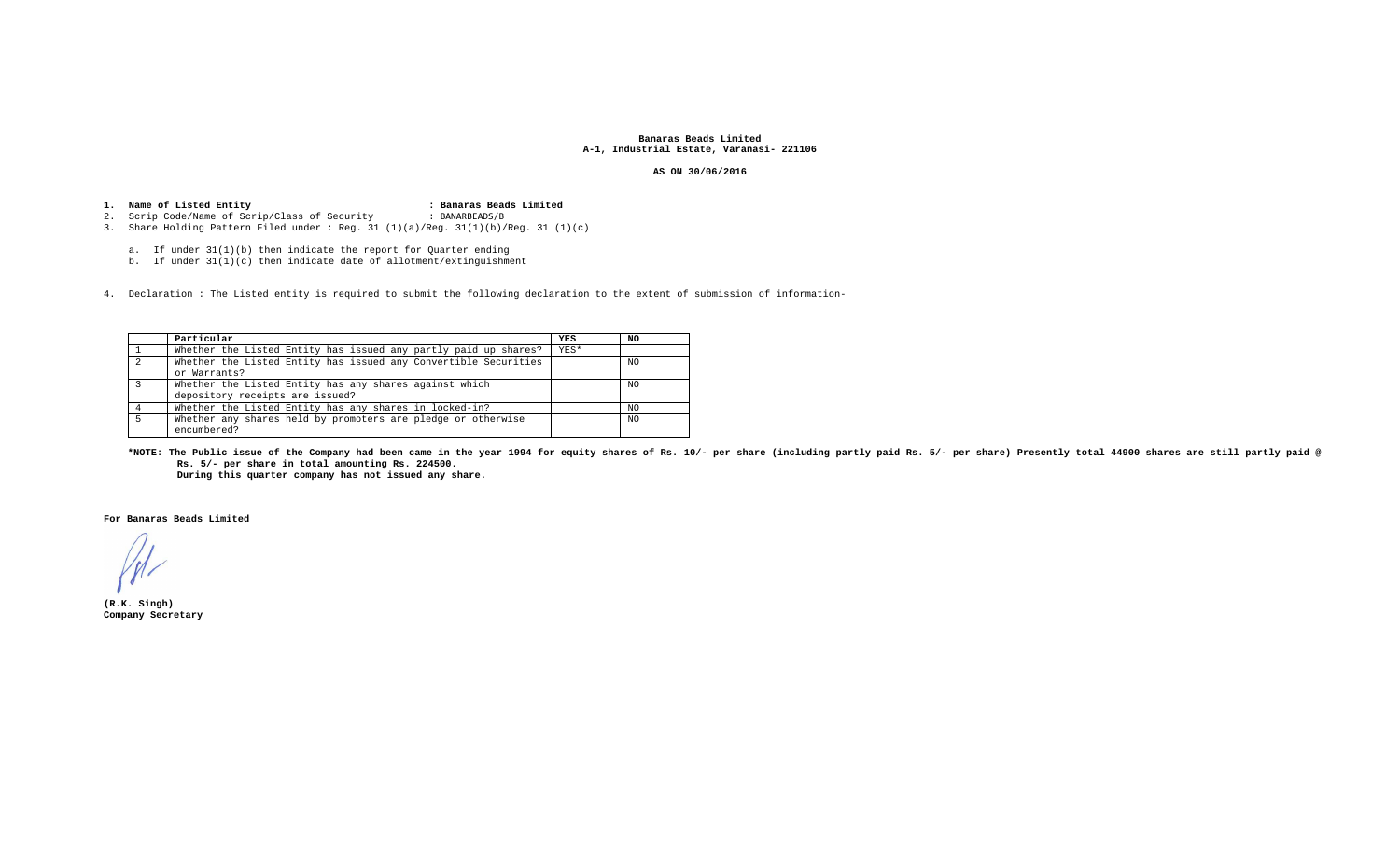# **Banaras Beads LimitedA-1, Industrial Estate, Varanasi- 221106**

|             | Table I- Summary Statement holding of speciefied securities |                                 |                                                              |                                                                                                                                                                                                                                                                                                                                             |                                                           |                                                                                                                                     |                      |         |                                               |                                   |        |                                                                                                                                                                                                                                                                                |          |                                                  |                                     |          |                                                                                  |             |
|-------------|-------------------------------------------------------------|---------------------------------|--------------------------------------------------------------|---------------------------------------------------------------------------------------------------------------------------------------------------------------------------------------------------------------------------------------------------------------------------------------------------------------------------------------------|-----------------------------------------------------------|-------------------------------------------------------------------------------------------------------------------------------------|----------------------|---------|-----------------------------------------------|-----------------------------------|--------|--------------------------------------------------------------------------------------------------------------------------------------------------------------------------------------------------------------------------------------------------------------------------------|----------|--------------------------------------------------|-------------------------------------|----------|----------------------------------------------------------------------------------|-------------|
| gory<br>(I) | Cate- Category of<br>shaeholder<br>(TI)                     | Nos.of No. of<br>share<br>(III) | fully<br>holders paid up<br>equity<br>shares<br>held<br>(TV) | No. of No. Of Total nos. Share Wumber of Voting Rights Held in No of Shares Number of locked Number of Shares<br>partly shares<br>paid up under<br>equity lying<br>shares Deposi<br>held<br>tory<br>Receipts<br>$(V)$ $(VI)$                                                                                                                | shares held holding each class of securities<br>$(VII) =$ | as a %<br>of total<br>no. of<br>shares<br>(calcula<br>ted as<br>per SCRR<br>1957)<br>(VIII)<br>$(IV)+(V)$ As a $§$ of<br>$(A+B+C2)$ |                      | (TX)    |                                               |                                   | nts)   | share holding in shares<br>under as a %<br>lying assuming<br>outst full<br>anding conversion<br>conve of conv<br>rtible ertible<br>securi securities<br>ties (as a % of<br>(inclu diluted<br>ding share<br>warra capital)<br>$(X)$ $(XI) = (VII)$<br>$+(X)$ As a $\frac{1}{6}$ |          | (XII)                                            | pledged or other<br>wise encumbered | (XIII)   | Number of<br>equity<br>shares<br>held<br>in demat-<br>erialized<br>form<br>(XIV) |             |
|             |                                                             |                                 |                                                              |                                                                                                                                                                                                                                                                                                                                             | $+$ ( $VI$ )                                              |                                                                                                                                     | NO. OF VOTING RIGHTS | Y       | ----------------------<br>CLASS X CLASS TOTAL | TOTAL AS<br>$\text{C}$ OF $(A+B)$ | $+C$ ) | of $(A+B+C2)$                                                                                                                                                                                                                                                                  |          | No. as a %<br>(a) of total<br>shares held<br>(b) |                                     |          | No. as a %<br>(a) of total<br>(b)                                                | shares held |
|             | (A) Promoter &                                              |                                 |                                                              |                                                                                                                                                                                                                                                                                                                                             |                                                           |                                                                                                                                     |                      |         |                                               |                                   |        |                                                                                                                                                                                                                                                                                |          |                                                  |                                     |          |                                                                                  |             |
|             | Promoter Group                                              | $\overline{7}$                  | 3835592                                                      | 0 NIL                                                                                                                                                                                                                                                                                                                                       |                                                           | 3835592 57.80                                                                                                                       |                      |         |                                               |                                   |        | 3835592 NIL 3835592 57.80 NIL 57.80 0 0.00                                                                                                                                                                                                                                     |          |                                                  |                                     |          | $0 \qquad 0.00$                                                                  | 3835592     |
|             | (B) Public                                                  | 6590                            |                                                              | 2755730 44900 NIL                                                                                                                                                                                                                                                                                                                           | 2800630 42.20                                             |                                                                                                                                     | 2800630 NIL          |         | 2800630 42.20 NIL 42.20                       |                                   |        |                                                                                                                                                                                                                                                                                |          | $0 \t 0.00$                                      | N.A.                                |          | N.A.                                                                             | 2195971     |
|             | (C) Non Promoter Non Public 0                               |                                 |                                                              | $\Omega$<br>$0$ NTT.                                                                                                                                                                                                                                                                                                                        |                                                           | $0 \t 0.00$                                                                                                                         |                      | $0$ NIL |                                               | $0$ $0.00$ NIL $0.00$             |        |                                                                                                                                                                                                                                                                                |          | $0$ NTL                                          | N.A.                                |          | N.A.                                                                             |             |
|             | (C1)Shares Underlying DRs                                   | $\Omega$                        | $\cap$                                                       | $0$ NTL                                                                                                                                                                                                                                                                                                                                     |                                                           | $0 \qquad 0.00$                                                                                                                     |                      | $0$ NTL |                                               | $0.00 N$ NTL $0.00$               |        |                                                                                                                                                                                                                                                                                |          | $0$ NTL                                          | N.A.                                |          | N.A.                                                                             |             |
|             | (C2)Shares Held by<br>Employee Trusts                       | $\overline{0}$                  |                                                              | 0 NIL<br>$\overline{0}$ and $\overline{0}$ and $\overline{0}$ and $\overline{0}$ and $\overline{0}$ and $\overline{0}$ and $\overline{0}$ and $\overline{0}$ and $\overline{0}$ and $\overline{0}$ and $\overline{0}$ and $\overline{0}$ and $\overline{0}$ and $\overline{0}$ and $\overline{0}$ and $\overline{0}$ and $\overline{0}$ and |                                                           | $0\qquad 0.00\qquad \qquad 0\quad \text{NIL}$                                                                                       |                      |         |                                               |                                   |        | $0$ 0.00 NIL 0.00                                                                                                                                                                                                                                                              |          | 0 NIL                                            | N.A.                                |          | N.A.                                                                             |             |
| TOTAL       |                                                             | 6597                            | 6636222                                                      | 44900 NIL                                                                                                                                                                                                                                                                                                                                   | 6636222 100.00                                            |                                                                                                                                     | 6636222 NIL          |         | 6636222 100.00 NIL 100.00                     |                                   |        |                                                                                                                                                                                                                                                                                | $\Omega$ | 0.00                                             |                                     | $\Omega$ | 0.00                                                                             | 6031563     |

**For Banaras Beads Limited** 

**(R.K. Singh) Company Secretary**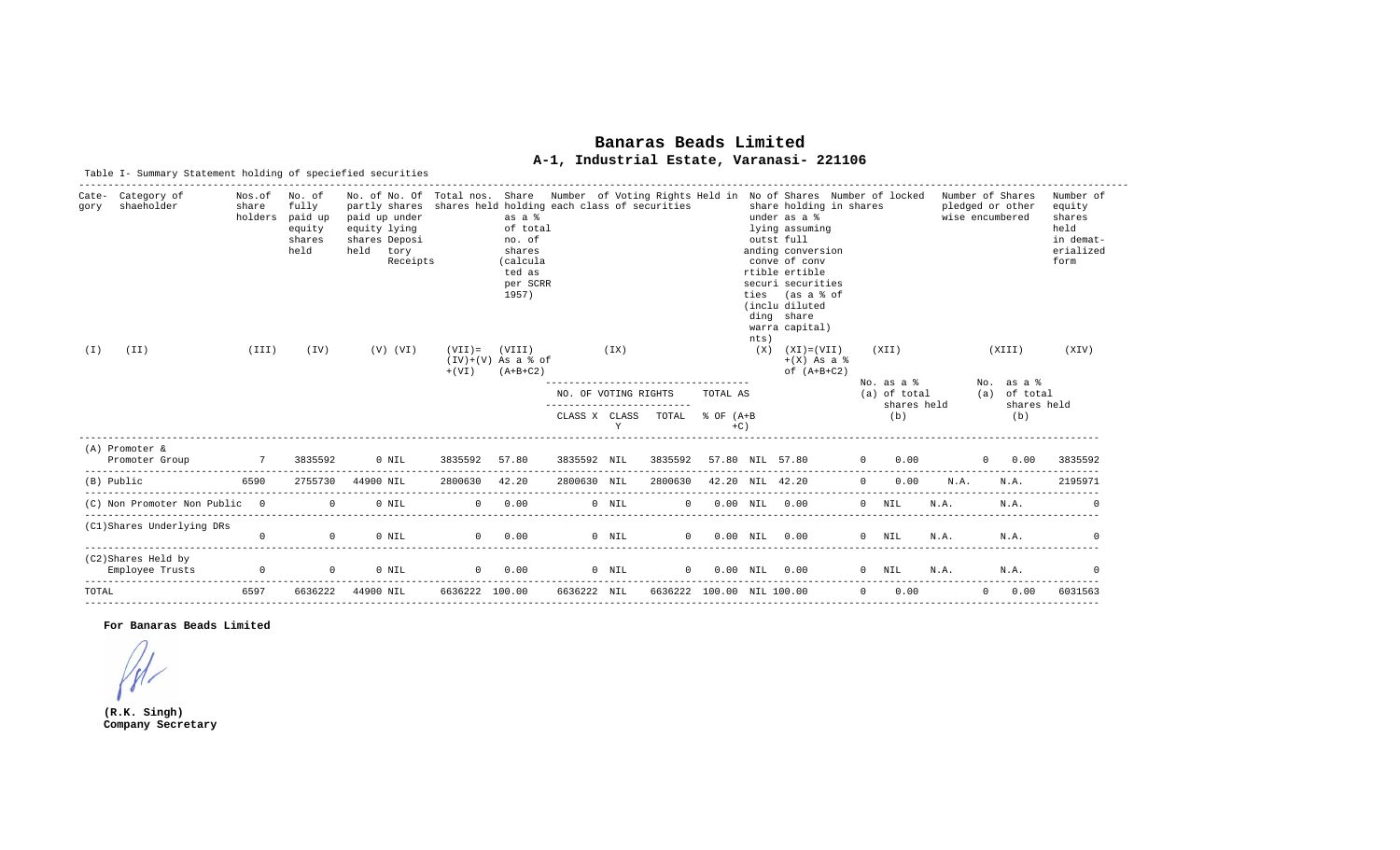Table II Statement showing shareholding pattern of the Promotor And Promoter Group

| Cate- Category & Name of the<br>shaeholders<br>qory                                                                           |                                                                                                | PAN Nos.of<br>share<br>holders | fully<br>paid up paid under<br>equity<br>shares<br>held             | equity lying<br>held                                                                    | partly shares<br>shares Deposi<br>tory<br>Receipts   | shares held holding each class of securities | as a %<br>of total<br>no. of<br>shares<br>(calcula<br>ted as<br>per SCRR<br>1957)          |                                         |                                                      |                                                     |                                                                                                          | ties<br>ding | No. of No. of No. Of Total nos. Share Number of Voting Rights Held in No of Shares Number of locked Number of Shares<br>share holding in shares<br>under as a %<br>lying assuming<br>outst full<br>anding conversion<br>conve of conv<br>rtible ertible<br>securi securities<br>(as a % of<br>(inclu diluted<br>share<br>warra capital) |                                                                                 |                                                      | pledged or other<br>wise encumbered      |                                                                                  | Number of<br>equity<br>shares<br>held<br>in demat-<br>erialized<br>form |
|-------------------------------------------------------------------------------------------------------------------------------|------------------------------------------------------------------------------------------------|--------------------------------|---------------------------------------------------------------------|-----------------------------------------------------------------------------------------|------------------------------------------------------|----------------------------------------------|--------------------------------------------------------------------------------------------|-----------------------------------------|------------------------------------------------------|-----------------------------------------------------|----------------------------------------------------------------------------------------------------------|--------------|-----------------------------------------------------------------------------------------------------------------------------------------------------------------------------------------------------------------------------------------------------------------------------------------------------------------------------------------|---------------------------------------------------------------------------------|------------------------------------------------------|------------------------------------------|----------------------------------------------------------------------------------|-------------------------------------------------------------------------|
| $(\top)$                                                                                                                      | (TI)                                                                                           | (III)                          | (TV)                                                                | (V)                                                                                     | (VI)                                                 | $(VII) =$<br>$(IV)+(V)$<br>$+$ ( $VI$ )      | (VIII)<br>As a % of<br>$(A+B+C2)$                                                          | (TX)                                    |                                                      |                                                     |                                                                                                          | nts)<br>(X)  | $(XI) = (VII)$<br>$+(X)$ As a $\frac{6}{9}$<br>of $(A+B+C2)$                                                                                                                                                                                                                                                                            | (XII)                                                                           |                                                      |                                          | (XIII)                                                                           | (XIV)                                                                   |
|                                                                                                                               |                                                                                                |                                |                                                                     |                                                                                         |                                                      |                                              |                                                                                            | NO. OF VOTING RIGHTS                    |                                                      | -------------------------------------               | TOTAL AS                                                                                                 |              |                                                                                                                                                                                                                                                                                                                                         |                                                                                 | No. as a %<br>(a) of total                           |                                          | No. as a %<br>(a) of total                                                       |                                                                         |
|                                                                                                                               |                                                                                                |                                |                                                                     |                                                                                         |                                                      |                                              |                                                                                            | CLASS<br>$\mathbf{x}$                   | Y                                                    | --------------------------<br>CLASS TOTAL % OF (A+B | $+C$ )                                                                                                   |              |                                                                                                                                                                                                                                                                                                                                         |                                                                                 | shares held<br>(b)                                   |                                          | shares<br>(b)                                                                    |                                                                         |
| $(1)$ Indian                                                                                                                  |                                                                                                |                                |                                                                     |                                                                                         |                                                      |                                              |                                                                                            |                                         |                                                      |                                                     |                                                                                                          |              |                                                                                                                                                                                                                                                                                                                                         |                                                                                 |                                                      |                                          |                                                                                  |                                                                         |
| (a) Individuals (huf)                                                                                                         |                                                                                                |                                | 7 3835592                                                           | $\Omega$                                                                                | NIL                                                  |                                              | 3835592 57.80                                                                              |                                         |                                                      | 3835592 NIL 3835592 57.80 NIL                       |                                                                                                          |              | 57.80                                                                                                                                                                                                                                                                                                                                   | $\Omega$                                                                        | 0.00                                                 |                                          | 0 0.00 3835592                                                                   |                                                                         |
| ASHOK KUMAR GUPTA<br>VAISHALI GUPTA<br>ASHOK KUMAR GUPTA<br>REKHA GUPTA<br>SIDDHARTH GUPTA<br>DEEPALI GUPTA<br>PRASHANT GUPTA | AAAHA1057M<br>AACPG7279F<br>AACPG7281R<br>AACPG7282N<br>AGEPG1158R<br>AGMPG0493M<br>AREPG8935H |                                | 544920<br>350110<br>1363402<br>739830<br>201000<br>163790<br>472540 | $\Omega$<br>$^{\circ}$<br>$\overline{0}$<br>$\Omega$<br>$\circ$<br>$\Omega$<br>$\Omega$ | NIL<br>NIL<br>NIL<br>NIL<br>NIL<br>NIL<br><b>NIL</b> | 201000<br>163790                             | 544920 8.21<br>350110 5.28<br>1363402 20.54<br>739830 11.15<br>3.03<br>2.47<br>472540 7.12 | 350110 NIL<br>1363402 NIL<br>201000 NIL | 544920 NIL<br>739830 NIL<br>163790 NIL<br>472540 NIL | 544920<br>350110<br>201000<br>163790                | 8.21 NIL<br>5.28 NIL<br>1363402 20.54 NIL<br>739830 11.15 NIL<br>3.03 NIL<br>2.47 NIL<br>472540 7.12 NIL |              | 8.21<br>5.28<br>20.54<br>11.15<br>3.03<br>2.47<br>7.12                                                                                                                                                                                                                                                                                  | $\Omega$<br>$\Omega$<br>$\circ$<br>$\Omega$<br>$\Omega$<br>$\Omega$<br>$\Omega$ | 0.00<br>0.00<br>0.00<br>0.00<br>0.00<br>0.00<br>0.00 | $\mathbf{0}$<br>$\mathbf{0}$<br>$\Omega$ | $0 \t 0.00$<br>0.00<br>$0 \t 0.00$<br>$0 \t 0.00$<br>0.00<br>0.00<br>$0 \t 0.00$ | 544920<br>350110<br>1363402<br>739830<br>201000<br>163790<br>472540     |
| (b) Central Gov/state Gov                                                                                                     |                                                                                                |                                | $\Omega$ and $\Omega$                                               | $\bigcap$                                                                               | NTL.                                                 |                                              | $0 \t 0.00$                                                                                |                                         | $0$ NIL                                              |                                                     | $0 0.00$ NIL                                                                                             |              | 0.00                                                                                                                                                                                                                                                                                                                                    |                                                                                 | $0$ NTL                                              | $0$ NTL                                  |                                                                                  | $\Omega$                                                                |
| (c) Financial Inst. Banks                                                                                                     |                                                                                                | $\Omega$                       |                                                                     | $\Omega$<br>$\Omega$                                                                    | <b>NIL</b>                                           |                                              | $0 \t 0.00$                                                                                |                                         | 0 NIL                                                |                                                     | $0 0.00$ NIL                                                                                             |              | 0.00                                                                                                                                                                                                                                                                                                                                    |                                                                                 | $0$ NIL                                              | 0 NIL                                    |                                                                                  | $\Omega$                                                                |
| (d) Any Other (specify)<br>Bodies Corporate                                                                                   |                                                                                                |                                | $\begin{matrix} 0 & 0 & 0 \end{matrix}$                             |                                                                                         | NIL                                                  |                                              | $0 \t 0.00$                                                                                |                                         | 0 NIL                                                |                                                     | 0 0.00 NIL                                                                                               |              | 0.00                                                                                                                                                                                                                                                                                                                                    |                                                                                 | $0$ NIL                                              | 0 NIL                                    |                                                                                  | $\overline{0}$                                                          |
| $Sub-Total(A)(1)$                                                                                                             |                                                                                                |                                | 7 3835592                                                           |                                                                                         | $\cap$<br>NTL.                                       |                                              |                                                                                            |                                         |                                                      | 3835592 57.80 3835592 NIL 3835592 57.80 NIL         |                                                                                                          |              | 57.80                                                                                                                                                                                                                                                                                                                                   |                                                                                 | $0$ NTL                                              | 0, 0.00                                  |                                                                                  | 3835592                                                                 |
| (2) Foreign                                                                                                                   |                                                                                                |                                |                                                                     |                                                                                         |                                                      |                                              |                                                                                            |                                         |                                                      |                                                     |                                                                                                          |              |                                                                                                                                                                                                                                                                                                                                         |                                                                                 |                                                      |                                          |                                                                                  |                                                                         |
| (a) Individuals Nri/<br>Foreign Individuals                                                                                   |                                                                                                | $\cap$                         | $\Omega$ $\Omega$                                                   |                                                                                         | NTL.                                                 |                                              | $0 \t 0.00$                                                                                |                                         | $0$ NIL                                              |                                                     | $0$ $0.00$ $\text{NIL}$                                                                                  |              | 0.00                                                                                                                                                                                                                                                                                                                                    |                                                                                 | $0$ NTL                                              | 0 NIL                                    |                                                                                  | $\Omega$                                                                |
| (b) Government                                                                                                                |                                                                                                | $\cap$                         |                                                                     | $\begin{matrix} 0 & 0 \\ 0 & 0 \end{matrix}$                                            | NTI.                                                 |                                              | $0 \t 0.00$                                                                                |                                         | $0$ NTL                                              |                                                     | $0 0.00$ NIL                                                                                             |              | 0.00                                                                                                                                                                                                                                                                                                                                    |                                                                                 | $0$ NTL                                              | $0$ NTL                                  |                                                                                  | $\Omega$                                                                |
| (c) Institutions                                                                                                              |                                                                                                |                                | $\begin{matrix} 0 & 0 \\ 0 & 0 \end{matrix}$                        |                                                                                         | $\Omega$<br>NIL                                      | $0 \t 0.00$                                  |                                                                                            |                                         |                                                      | $0$ NIL $0$                                         | $0$ $0.00$ $\text{NIL}$                                                                                  |              | 0.00                                                                                                                                                                                                                                                                                                                                    |                                                                                 | $0$ NIL                                              | 0 NIL                                    |                                                                                  | $\Omega$                                                                |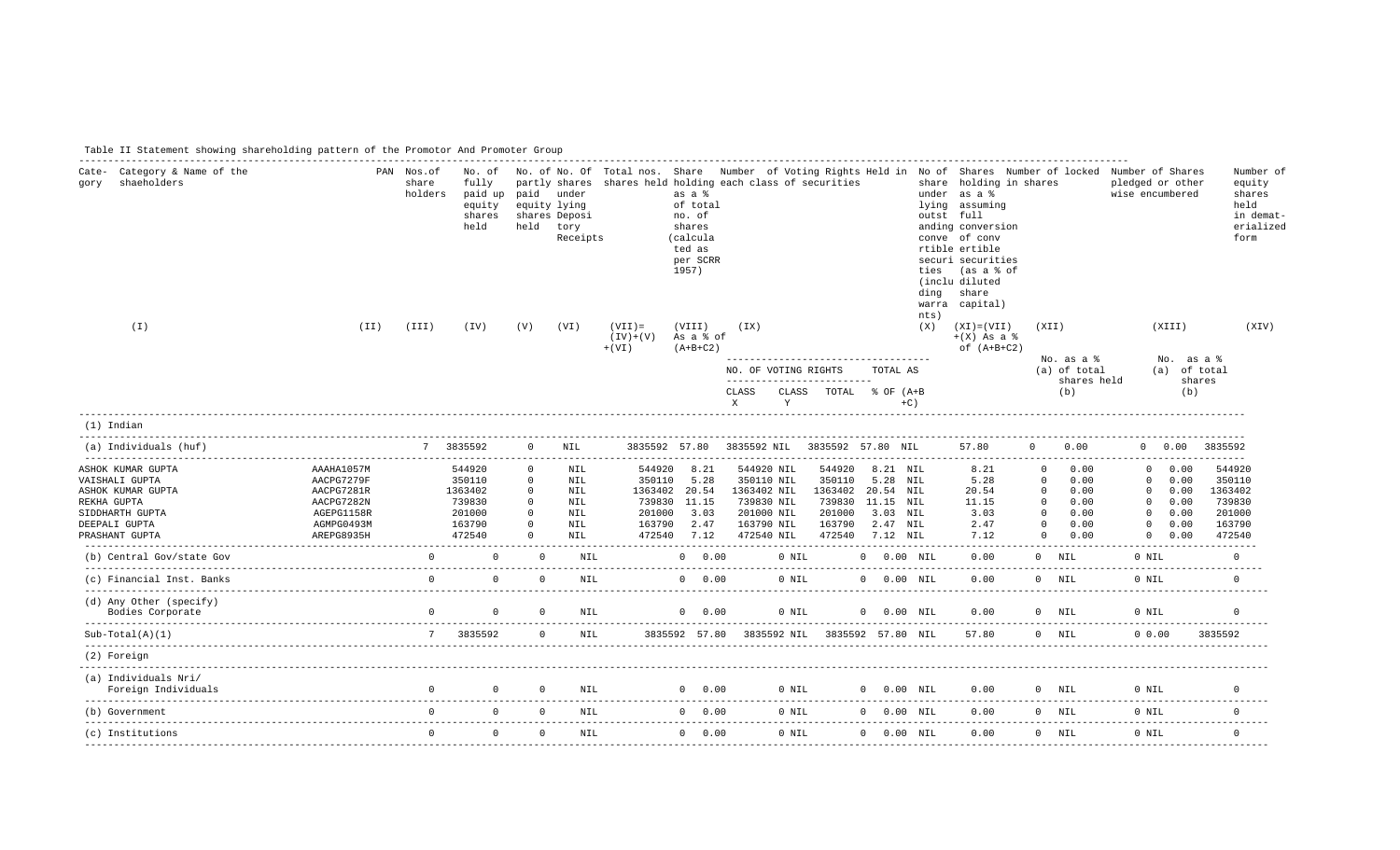| (d) Foreign Portfolio<br>Investor                                               |         | NIL | 0.00             | 0 NIL       | $0$ $0.00$ $\text{NIL}$ | 0.00  |      | NIL | 0 NIL     |         |
|---------------------------------------------------------------------------------|---------|-----|------------------|-------------|-------------------------|-------|------|-----|-----------|---------|
| (e) Any Other (specify)<br>Bodies Corporate                                     |         | NIL | 0.00<br>$\Omega$ | 0 NIL       | $0.00$ NIL              |       | 0.00 | NIL | 0 NIL     |         |
| $Sub-Total(A)(2)$                                                               |         | NIL | 0.00<br>$\cap$   | 0 NIL       | $0$ $0.00$ $\text{NIL}$ |       | 0.00 | NIL | $0******$ |         |
| Total Share Holding of PROMOTOR AND<br>PROMOTER GROUP $(A) = (A) (1) + (A) (2)$ | 3835592 | NIL | 3835592 57.80    | 3835592 NIL | 3835592 57.80 NIL       | 57.80 |      | NIL | 0.00      | 3835592 |

## For Banaras Beads Limited

 $\sqrt{t}$ 

 $(R.K.$  Singh) Company Secretary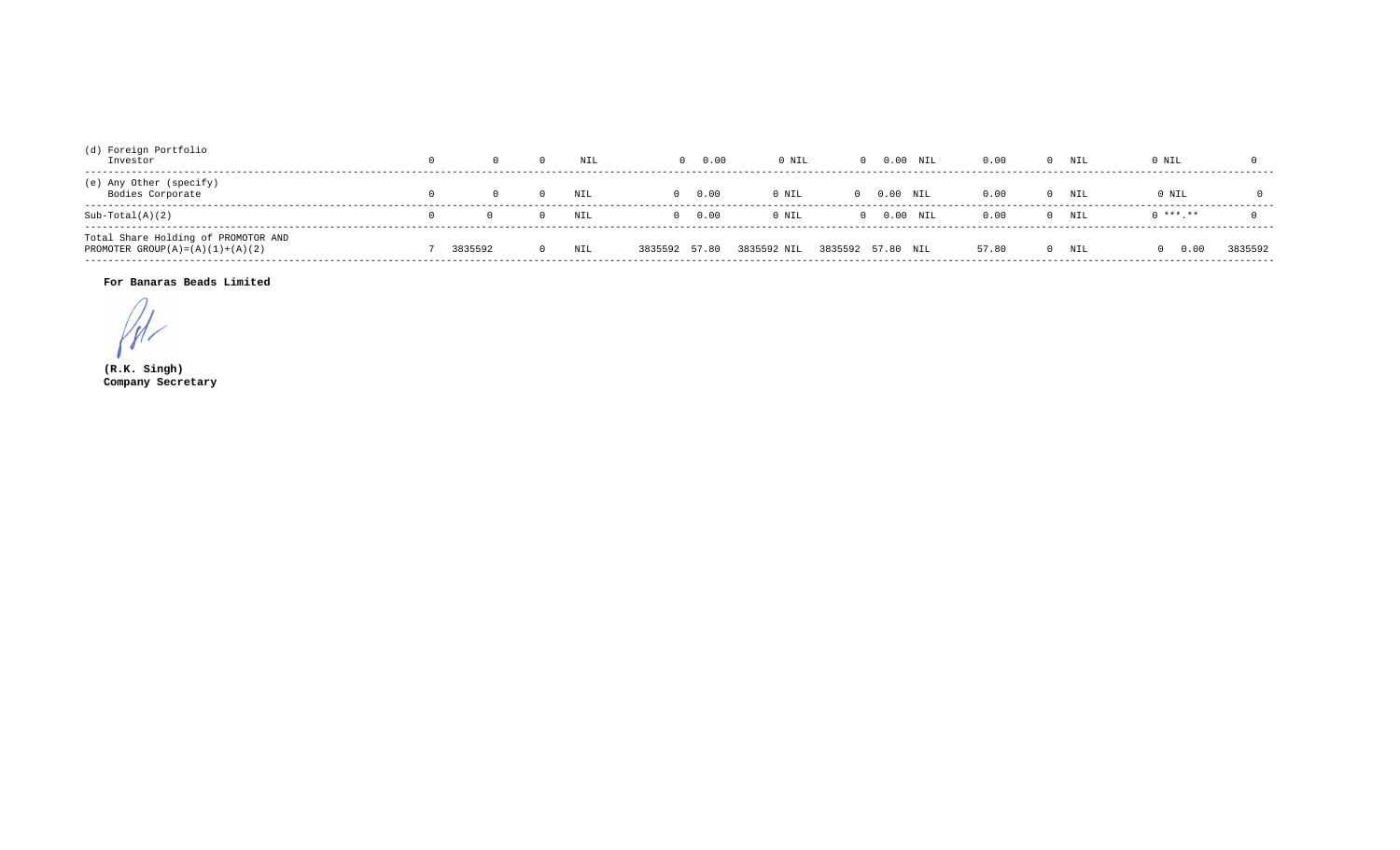| Table III Statement showing shareholding pattern of the Public Shareholder |
|----------------------------------------------------------------------------|
|----------------------------------------------------------------------------|

| Category & Name of the<br>Cate-<br>shaeholders<br>qory        |      | PAN Nos.of<br>share<br>holders | No. of<br>fully<br>paid up<br>equity<br>shares<br>held | paid<br>held | partly shares<br>under<br>equity lying<br>shares Deposi<br>tory<br>Receipts | shares held holding each class of securities | as a <sup>8</sup><br>of total<br>no. of<br>shares<br>(calcula<br>ted as<br>per SCRR<br>1957) |                       |                           |                                                     |                         | ding                          | share holding in shares<br>under as a %<br>lying assuming<br>outst full<br>anding conversion<br>conve of conv<br>rtible ertible<br>securi securities<br>ties (as a % of<br>(inclu diluted<br>share<br>warra capital) |                                                  | No. of No. Of Total nos. Share Number of Voting Rights Held in No of Shares Number of locked Number of Shares<br>pledged or other<br>wise encumbered | Number of<br>equity<br>shares<br>held<br>in demat-<br>erialized<br>form |
|---------------------------------------------------------------|------|--------------------------------|--------------------------------------------------------|--------------|-----------------------------------------------------------------------------|----------------------------------------------|----------------------------------------------------------------------------------------------|-----------------------|---------------------------|-----------------------------------------------------|-------------------------|-------------------------------|----------------------------------------------------------------------------------------------------------------------------------------------------------------------------------------------------------------------|--------------------------------------------------|------------------------------------------------------------------------------------------------------------------------------------------------------|-------------------------------------------------------------------------|
| $(\top)$                                                      | (II) | (III)                          | (TV)                                                   | (V)          | (VI)                                                                        | $(VII) =$<br>$(V) + (V)$<br>$+$ ( VI )       | (VIII)<br>As a % of<br>$(A+B+C2)$                                                            | (TX)                  |                           |                                                     |                         | nts)<br>(X)                   | $(XI) = (VII)$<br>$+(X)$ As a $\frac{1}{6}$<br>of $(A+B+C2)$                                                                                                                                                         | (XII)                                            | (XIII)                                                                                                                                               | (XIV)                                                                   |
|                                                               |      |                                |                                                        |              |                                                                             |                                              |                                                                                              | CLASS<br>$\mathbf{x}$ | NO. OF VOTING RIGHTS<br>Y | --------------------------<br>CLASS TOTAL % OF (A+B | TOTAL AS                | $+C$ )                        |                                                                                                                                                                                                                      | No. as a %<br>(a) of total<br>shares held<br>(b) | No. as a %<br>(a) of total<br>shares<br>(b)                                                                                                          |                                                                         |
| (1) Institutions                                              |      |                                |                                                        |              |                                                                             |                                              |                                                                                              |                       |                           |                                                     |                         |                               |                                                                                                                                                                                                                      |                                                  |                                                                                                                                                      |                                                                         |
| (a) Mutual Funds                                              |      | $1 - 1$                        | 20                                                     |              | $0$ NTL                                                                     |                                              | 20 0.00                                                                                      |                       | 20 NTL                    |                                                     | 20 0.00 NTL             |                               | 0.00                                                                                                                                                                                                                 | $\Omega$<br>0.00 N.A.                            | N.A.                                                                                                                                                 | 20                                                                      |
| (b) Venture Capital Funds                                     |      | $\mathsf{n}$                   | $\Omega$                                               | $\Omega$     |                                                                             | NTI.                                         | $0 \t 0.00$                                                                                  |                       | $0$ NTL                   |                                                     |                         | $0\quad 0.00\quad \text{NTL}$ | 0.00                                                                                                                                                                                                                 | $0$ NTL                                          | $0$ NTL                                                                                                                                              | $\Omega$                                                                |
| c) Alternate Investment<br>Funds                              |      | $\Omega$                       | $\Omega$                                               | $\Omega$     | <b>NIL</b>                                                                  |                                              | $0 \t 0.00$                                                                                  |                       | 0 NIL                     |                                                     | $0$ $0.00$ $\text{NIL}$ |                               | 0.00                                                                                                                                                                                                                 | $0$ NIL                                          | 0 NIL                                                                                                                                                | $\Omega$                                                                |
| (d) Foreign Venture<br>Capital Investors                      |      |                                | $\Omega$                                               | $\Omega$     | NIL                                                                         |                                              | $0 \t 0.00$                                                                                  |                       | 0 NIL                     |                                                     | $0$ $0.00$ $\text{NIL}$ |                               | 0.00                                                                                                                                                                                                                 | $0$ NTT.                                         | $0$ NTL                                                                                                                                              |                                                                         |
| (e) Foreign Portfolio<br>Investors                            |      | $\Omega$                       | $\Omega$                                               | $\Omega$     | NTT.                                                                        |                                              | $0 \t 0.00$                                                                                  |                       | $0$ NTL                   |                                                     | $0\quad 0.00 NTL$       |                               | 0.00                                                                                                                                                                                                                 | $0$ NTT.                                         | $0$ NTL                                                                                                                                              |                                                                         |
| (f) Financial Institutions/<br>Banks                          |      | $\Omega$                       | $\Omega$                                               | $\Omega$     | NTT.                                                                        |                                              | $0 \t 0.00$                                                                                  |                       | 0 NIL                     |                                                     | $0$ $0.00$ $NIL$        |                               | 0.00                                                                                                                                                                                                                 | $0$ NTL                                          | $0$ NTL                                                                                                                                              | $\Omega$                                                                |
| (g) Insurance Companies                                       |      |                                | $\begin{matrix} 0 & 0 \\ 0 & 0 \end{matrix}$           | $\Omega$     | NIL                                                                         |                                              | $0 \t 0.00$                                                                                  |                       | 0 NIL                     |                                                     | $0$ $0.00$ NIL          |                               | 0.00                                                                                                                                                                                                                 | $0$ NTL                                          | 0 NTL                                                                                                                                                | $\cap$                                                                  |
| (h) Provident Funds/)<br>Pension Funds                        |      | $\Omega$                       | $\Omega$                                               | $\Omega$     | NTT.                                                                        |                                              | $0 \t 0.00$                                                                                  |                       | $0$ NTL                   |                                                     | $0\quad 0.00 N$ TI      |                               | 0.00                                                                                                                                                                                                                 | $0$ NTT.                                         | $0$ NTL                                                                                                                                              | $\Omega$                                                                |
| (k) Any Other (specify)<br>Foreign Institutional<br>Investors |      | $\mathsf{n}$                   | $\overline{0}$                                         | $\Omega$     | NIL                                                                         |                                              | $0 \t 0.00$                                                                                  |                       | 0 NIL                     |                                                     | $0$ $0.00$ $NIL$        |                               | 0.00                                                                                                                                                                                                                 | $0$ NIL                                          | $0$ NTL                                                                                                                                              | $\Omega$                                                                |
| $Sub-Total(B)(1)$                                             |      | 1                              | 20                                                     |              | $0$ NTT.                                                                    |                                              | 20 0.00                                                                                      |                       | 20 NTL                    |                                                     | 20 0.00 NTL             |                               | 0.00                                                                                                                                                                                                                 | $0$ NIL N.A.                                     | N.A                                                                                                                                                  |                                                                         |
| (2) Central Government/                                       |      |                                |                                                        |              |                                                                             |                                              |                                                                                              |                       |                           |                                                     |                         |                               |                                                                                                                                                                                                                      |                                                  |                                                                                                                                                      |                                                                         |
|                                                               |      |                                |                                                        |              |                                                                             |                                              |                                                                                              |                       |                           |                                                     |                         |                               |                                                                                                                                                                                                                      |                                                  |                                                                                                                                                      |                                                                         |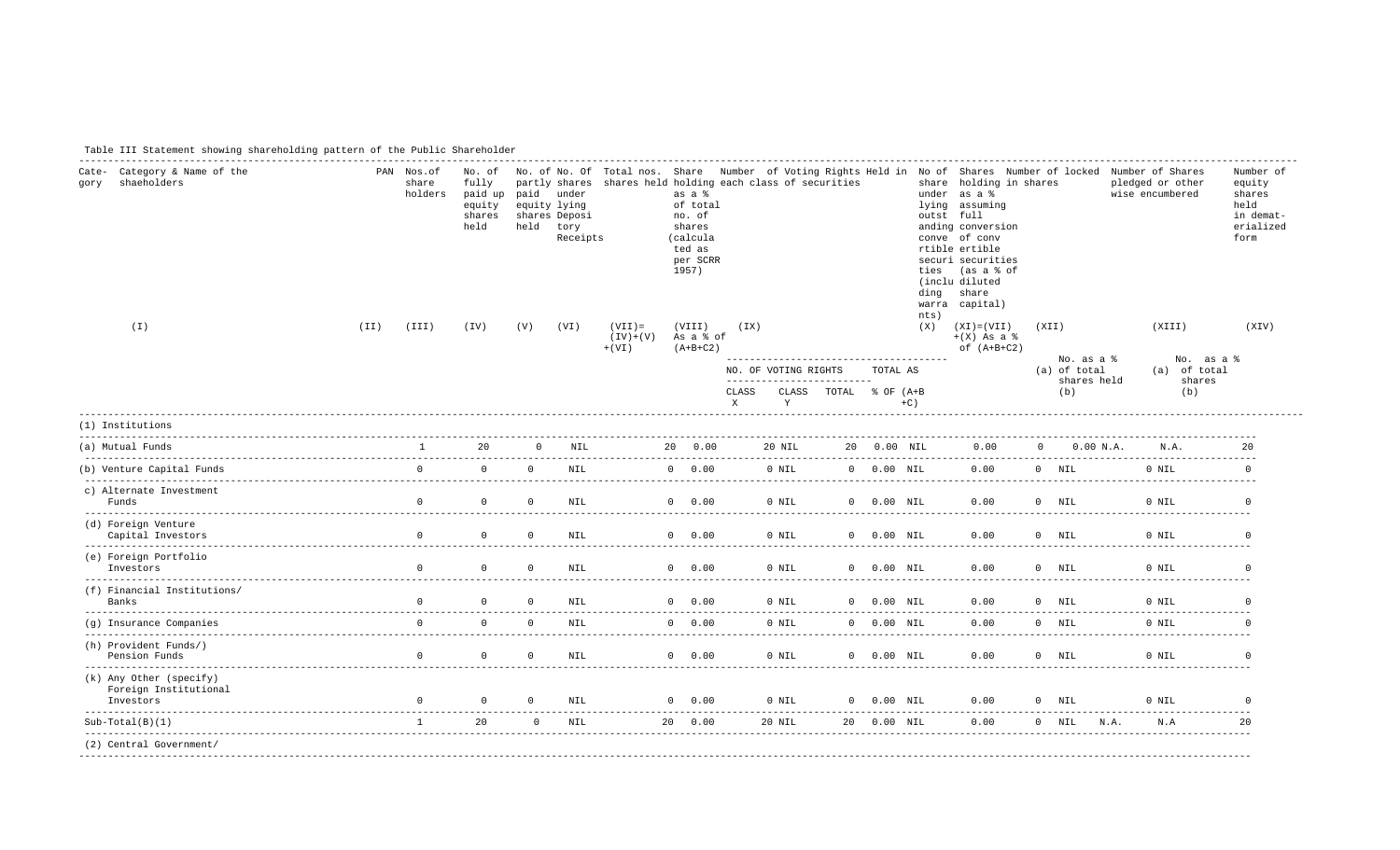| $( )$ State Government(s)/<br>President of India                                                               | $\circ$  | $\Omega$        | $\Omega$                | NIL                                      |                 | $\Omega$<br>0.00 | 0 NIL                   |                   | $\circ$        | $0.00$ NIL           | 0.00                | $\mathbf{0}$         | NIL                    | 0 NIL                  | $\cap$                |
|----------------------------------------------------------------------------------------------------------------|----------|-----------------|-------------------------|------------------------------------------|-----------------|------------------|-------------------------|-------------------|----------------|----------------------|---------------------|----------------------|------------------------|------------------------|-----------------------|
| $Sub-Total(B)(2)$                                                                                              | $\Omega$ | $\Omega$        | $\Omega$                | <b>NIL</b>                               |                 | $0 \t 0.00$      | 0 NIL                   |                   | 0 0.00 NIL     |                      | 0.00                |                      | $0$ NIL<br>N.A.        | N.A                    | $\Omega$              |
| (3) Non-Institutions                                                                                           |          |                 |                         |                                          |                 |                  |                         |                   |                |                      |                     |                      |                        |                        |                       |
| (a) Individuals-<br>i. Individual shareholders<br>holding nominal share<br>capital up to Rs.2 lac 6440 1232649 |          |                 | 44900                   | NIL                                      | 1277549 19.25   |                  | 1277549 NIL             | 1277549 19.25 NIL |                |                      | 19.25               | $\mathbf 0$          | 0.00 N.A.              | N.A.                   | 711800                |
| (a) Individuals-<br>ii.Individual shareholders<br>holding nominal share<br>capital in excess of                |          |                 |                         |                                          |                 |                  |                         |                   |                |                      |                     |                      |                        |                        |                       |
| Rs. 2 lac.                                                                                                     | 5        | 274956          | $^{\circ}$              | NIL                                      | 274956          | 4.14             | 274956 NIL              | 274956            |                | 4.14 NIL             | 4.14                | $\mathbf{0}$         | 0.00 N.A.              | N.A.                   | 274956                |
| VIRAF F CHINOY AAAPC8274A<br>MITA DIPAK SHAH AFBPS1012A                                                        |          | 117066<br>73000 | $\mathbf 0$<br>$\Omega$ | <b>NIL</b><br>NTT.                       | 117066<br>73000 | 1.76<br>1.10     | 117066 NIL<br>73000 NIL | 117066<br>73000   |                | 1.76 NIL<br>1.10 NTL | 1.76<br>1.10        | $\Omega$<br>$\Omega$ | 0.00 N.A.<br>0.00 N.A. | N.A.<br>N.A.           | 117066<br>73000       |
| (b) Nbfcs Registered With Rbi 1                                                                                |          | 220             | $\Omega$                | NIL                                      | 220             | 0.00             | 220 NIL                 | 220               | $0.00$ NIL     |                      | 0.00                | $\Omega$             | 0.00 N.A.              | N.A.                   | 220                   |
| (c) Employee Trust                                                                                             | $\Omega$ | $\Omega$        | $\mathbf 0$             | <b>NIL</b>                               | $\mathbf{0}$    | 0.00             | 0 NIL                   | $\mathbf 0$       | $0.00$ NIL     |                      | -------<br>0.00     |                      | $0$ NIL                | $- - - - - -$<br>0 NIL | ---------<br>$\Omega$ |
| -------------------<br>(d) Overseas Depositories<br>(holding DRs)<br>(balancing figure)                        | 0        | $\circ$         | $^{\circ}$              | . _ _ _ _ _ _ _ _ _ _ _ _ _ _ _ _<br>NIL |                 | $0 \t 0.00$      | 0 NIL                   |                   | 0 0.00 NIL     |                      | $- - - - -$<br>0.00 |                      | $0$ NIL                | 0 NIL                  | $\mathbf 0$           |
| (e) Any Other (specify)<br>Bodies Corporate                                                                    | 81       | 149723          | $^{\circ}$              | <b>NIL</b>                               | 149723          | 2.26             | 149723 NIL              | 149723            |                | 2.26 NIL             | 2.26                | $\Omega$             | 0.00 N.A.              | N.A.                   | 116153                |
| PRASHANT GLASS WORKS PRIVATE LIMITED AAACP5809R 75012 0 NIL                                                    |          |                 |                         |                                          | 75012           | 1.13             | 75012 NIL               |                   | 75012 1.13 NIL |                      | 1.13                | $\Omega$             | 0.00 N.A.              | N.A.                   | 75012                 |
| (g) Any Other (specify)<br>Non-resident indian./OCB 14                                                         |          | 4210            | $^{\circ}$              | <b>NIL</b>                               | 4210            | 0.06             | 4210 NIL                | 4210              | $0.06$ NIL     |                      | 0.06                | $\Omega$             | 0.00 N.A.              | N.A.                   | 4210                  |
| ----------------<br>(h) Any Other (specify)<br>Clearing Member<br>--------------                               | 30       | 14303           | $^{\circ}$              | NIL                                      | 14303           | 0.22             | 14303 NIL               | 14303             | $0.22$ NIL     |                      | 0.22                | $\mathbf 0$          | 0.00 N.A.              | N.A.                   | 14303                 |
| (i) Any Other (specify)<br>Trust                                                                               |          | 1 1072000       | 0                       | $\texttt{NIL}$                           | 1072000 16.15   |                  | 1072000 NIL             | 1072000 16.15     |                | NIL                  | 16.15               | $\mathbf{0}$         | 0.00 N.A.              | N.A.                   | 1072000               |
| RAM GULAM KANHAIYA LAL CHARITABLE TRUST AAATR6382A 1072000                                                     |          |                 |                         | NIL                                      | 1072000         | 16.15            | 1072000 NIL             | 1072000 16.15     |                | NIL                  | 16.15               | $\Omega$             | 0.00 N.A.              | N.A.                   | 1072000               |
| (k) Any Other (specify)<br><b>EMPLOYEE</b>                                                                     | 11       | 940             | $\Omega$                | <b>NIL</b>                               | 940             | 0.01             | 940 NIL                 | 940               | $0.01$ NIL     |                      | 0.01                | $\Omega$             | 0.00 N.A.              | N.A.                   | 130                   |
| (m) Any Other (specify)<br>DIRECTOR'S & THEIR RELATIVES 6                                                      |          | 6709            | $^{\circ}$              | NIL                                      | 6709            | 0.10             | 6709 NIL                | 6709              | $0.10$ NIL     |                      | 0.10<br>-------     | $\Omega$             | 0.00 N.A.              | N.A.<br>$- - - - -$    | 2179<br>$- - - - - -$ |
| Any Other Total(B)(3)                                                                                          |          | 143 1247885     | $\Omega$                | NTT.                                     | 1247885 18.80   |                  | 1247885 NIL             | 1247885 18.80 NIL |                |                      | 18.80               |                      | $0$ NTL<br>N.A.        | N.A.                   | 1208975               |
| $Sub-Total(B)(3)$                                                                                              |          | 6589 2755710    | 44900                   | NIL                                      | 2800610 42.20   |                  | 2800610 NIL             | 2800610           | 42.20 NIL      |                      | 42.20               |                      | $0$ NIL<br>N.A.        | N.A                    | 2195951               |
| Total Share Holding of PUBLIC SHAREHOLDER<br>$(B) = (B) (1) + (B) (2) + (B) (3)$                               |          | 6590 2755730    | 44900                   | <b>NIL</b>                               | 2800630 42.20   |                  | 2800630 NIL             | 2800630 42.20 NIL |                |                      | 42.20               |                      | $0$ NIL<br>N.A.        | N.A.                   | 2195971               |